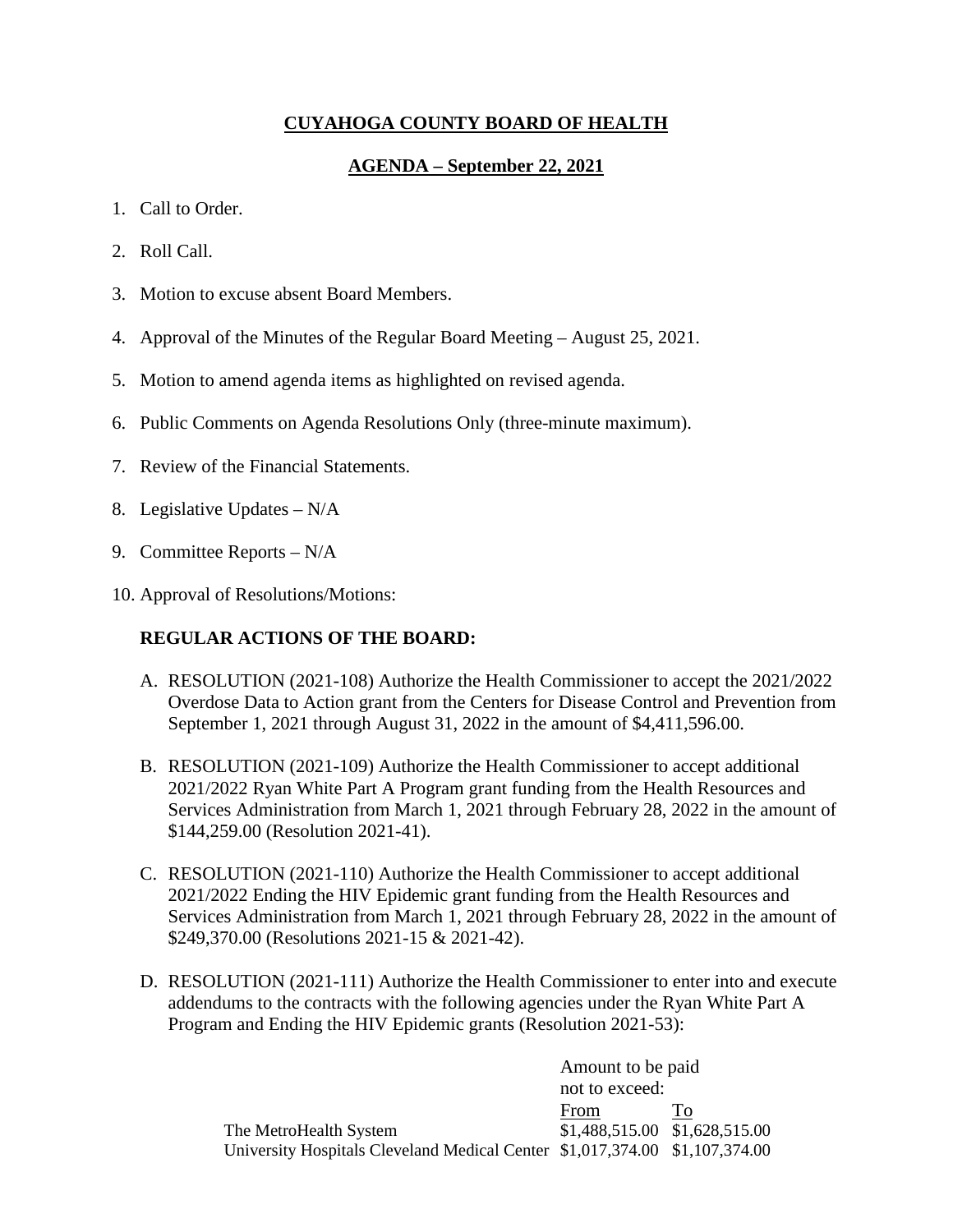- E. RESOLUTION (2021-112) Authorize the Health Commissioner to accept additional 2020/2021 Coronavirus Response Supplemental grant funding from the Ohio Department in the amount of \$2,451,429.00 and extend the end of the term from December 31, 2020 through December 31, 2021 (Resolution 2020-102).
- F. RESOLUTION (2021-113) Authorize the Health Commissioner to accept an extension of the COVID-19 Vaccine Equity Supplemental Local Health Department grant from the Ohio Department of Health extending the end of the term from June 30, 2021 through June 30, 2022 (Resolution 2021-49).
- G. RESOLUTION (2021-114) Authorize the Health Commissioner to enter into and execute a contract with the Cuyahoga County Department of Development under the HUD Lead Hazard Reduction grant from August 1, 2021 through September 30, 2023. Amount to be paid to DOD is not to exceed \$444,310.00.
- H. RESOLUTION (2021-115) Authorize the Health Commissioner to enter into and execute a contract with Thomas P. O'Donnell Co. LPA from August 26, 2021 through December 31, 2021 in an amount not to exceed \$50,300.00.
- I. RESOLUTION (2021-116) Authorize the Health Commissioner to enter into and execute a contract with Waverly Partners, LLC in an amount not to exceed \$60,000.00 (Resolution 2021-87).
- J. RESOLUTION (2021-117) Authorize the Health Commissioner to renew public liability insurance with the Public Entities Pool of Ohio (PEP) from October 1, 2021 through September 30, 2022 in an amount not to exceed \$60,000.00.

# **BOARD ORDERS, RULES, FEES OR REGULATIONS:**

## **FIRST READING:**

None

# **SECOND READING:**

None

## **THIRD READING:**

None

- 11. RESOLUTION (2021-118) Approval of the Consent Agenda as set forth in the attached schedules:
	- Schedule A Appropriation Measures.
	- Schedule B Cash Transfers.
	- Schedule C Routine Personnel Actions.
	- Schedule D Employee Training and Travel Expenses.
	- Schedule E Approval of Vouchers. (Available upon request)
	- Schedule F CRC Report and Other Contracts.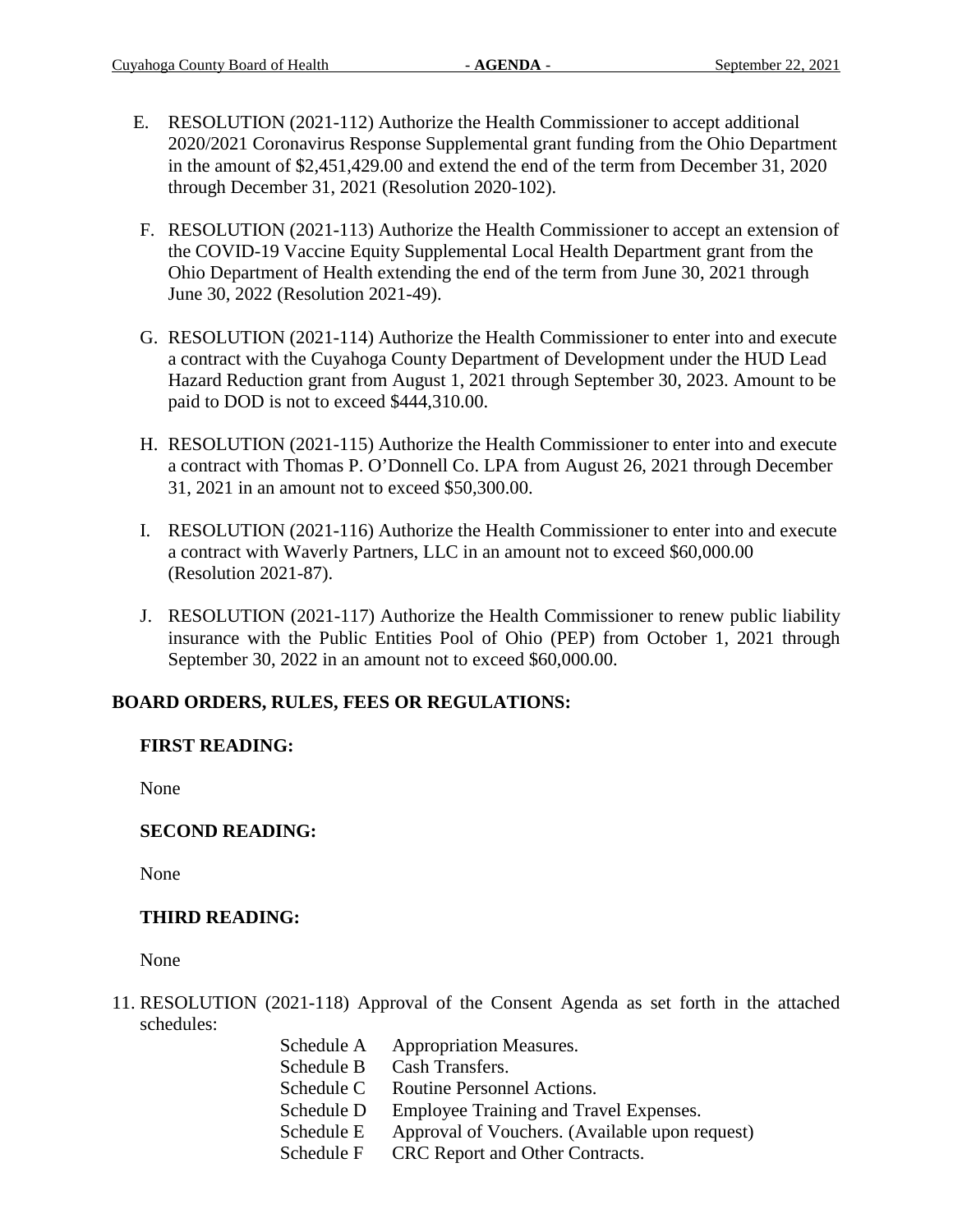- 12. Health Commissioner's Report (1) Overdose Data To Action Program Update (2) COVID-19 Response Update
- 13. Public and Staff Comments (three-minute maximum).
- 14. Motion to adjourn to Executive Session to discuss personnel issues.
- 15. Miscellaneous Business N/A
- 16. Motion to adjourn the meeting.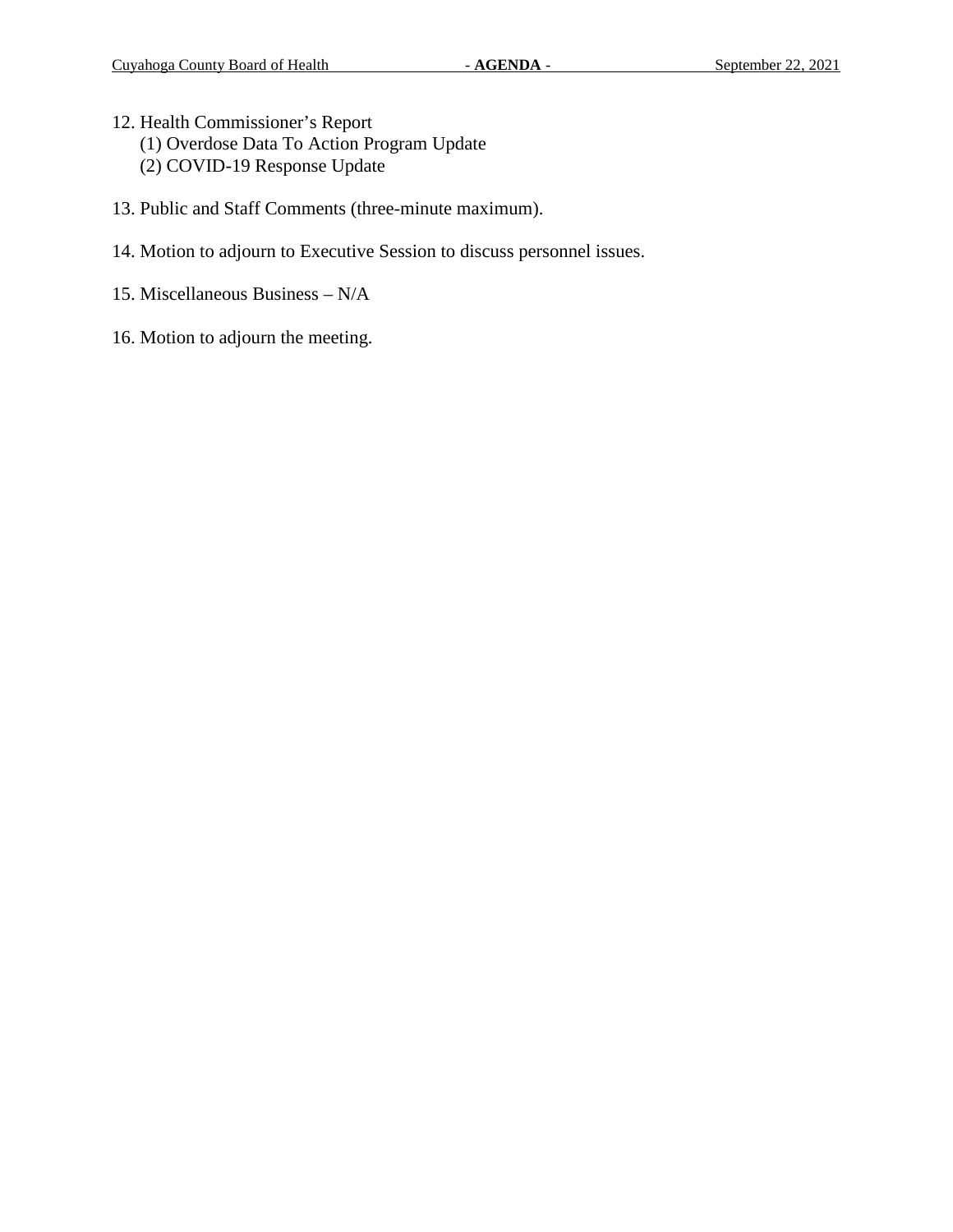### **SCHEDULE A APPROPRIATION MEASURES**

- 1. Establish Budgets
	- A. Establish a budget for the Overdose Data to Action (OD2A) grant in the amount of \$4,411,596.00 (ref. enclosed).
	- B. Establish a budget for the 2021 Breastfeeding in the Workplace grant in the amount of \$3,000.00 (ref. enclosed).
- 2. Budget Revisions
	- A. Budget revision in the 2019/2020 Overdose Data to Action grant to redistribute \$44,365.01 (ref. enclosed).
	- B. Budget Revision in the 2021/2022 Health Resources and Services Administration (HRSA) Ryan White Part A Program grant to increase the budget by \$144,259.00.
	- C. Budget revision in the 2021/2022 Ending the HIV Epidemic (EHE) A Plan grant to increase the budget by \$249,370.00 (ref. enclosed).
	- D. Budget revision in the 2020/2021 Coronavirus Response Supplemental grant to increase the budget by \$2,451,429.00 (ref. enclosed).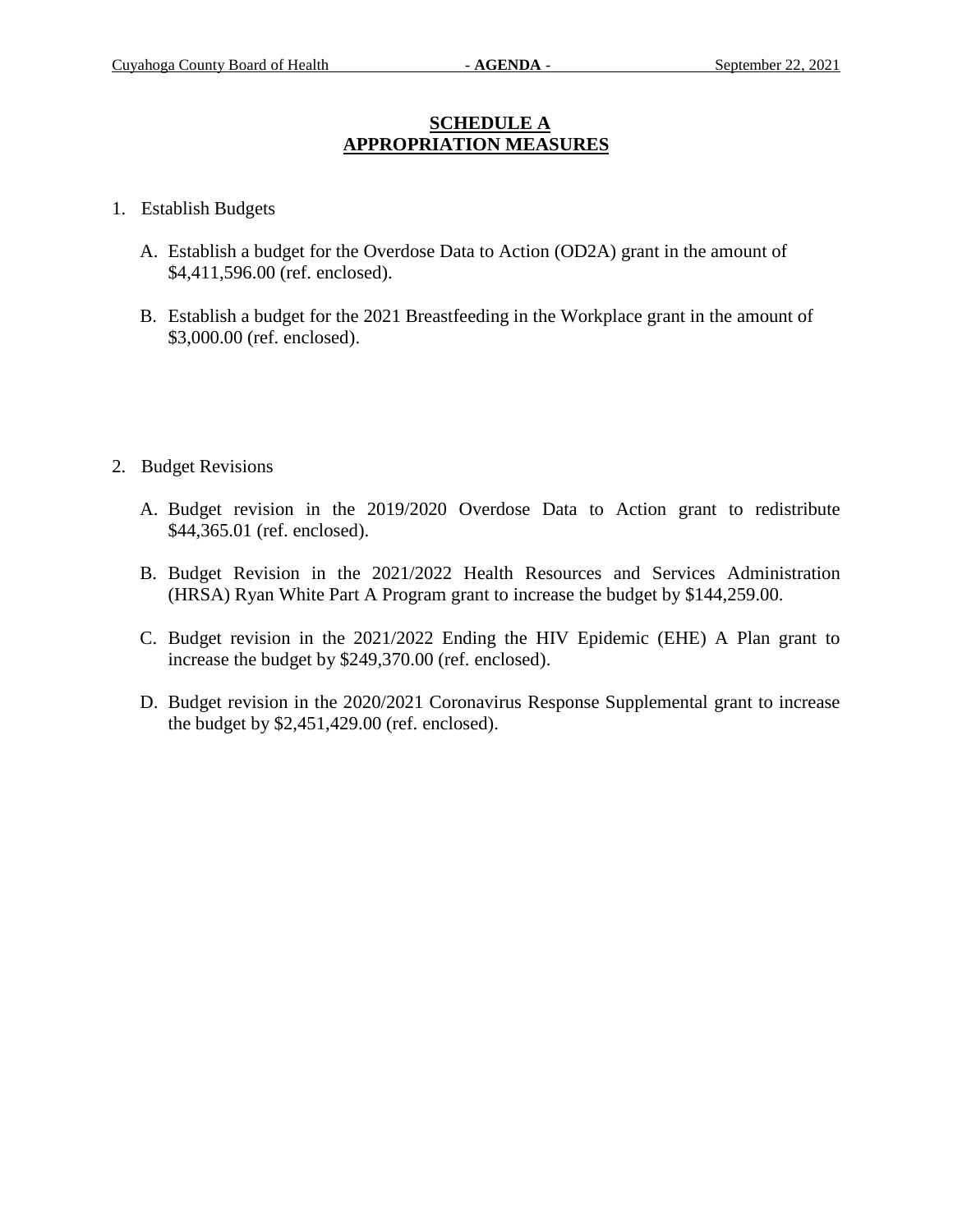# **SCHEDULE B CASH TRANSFERS**

1. Operating Transfers

None

2. Residual Equity Transfers

None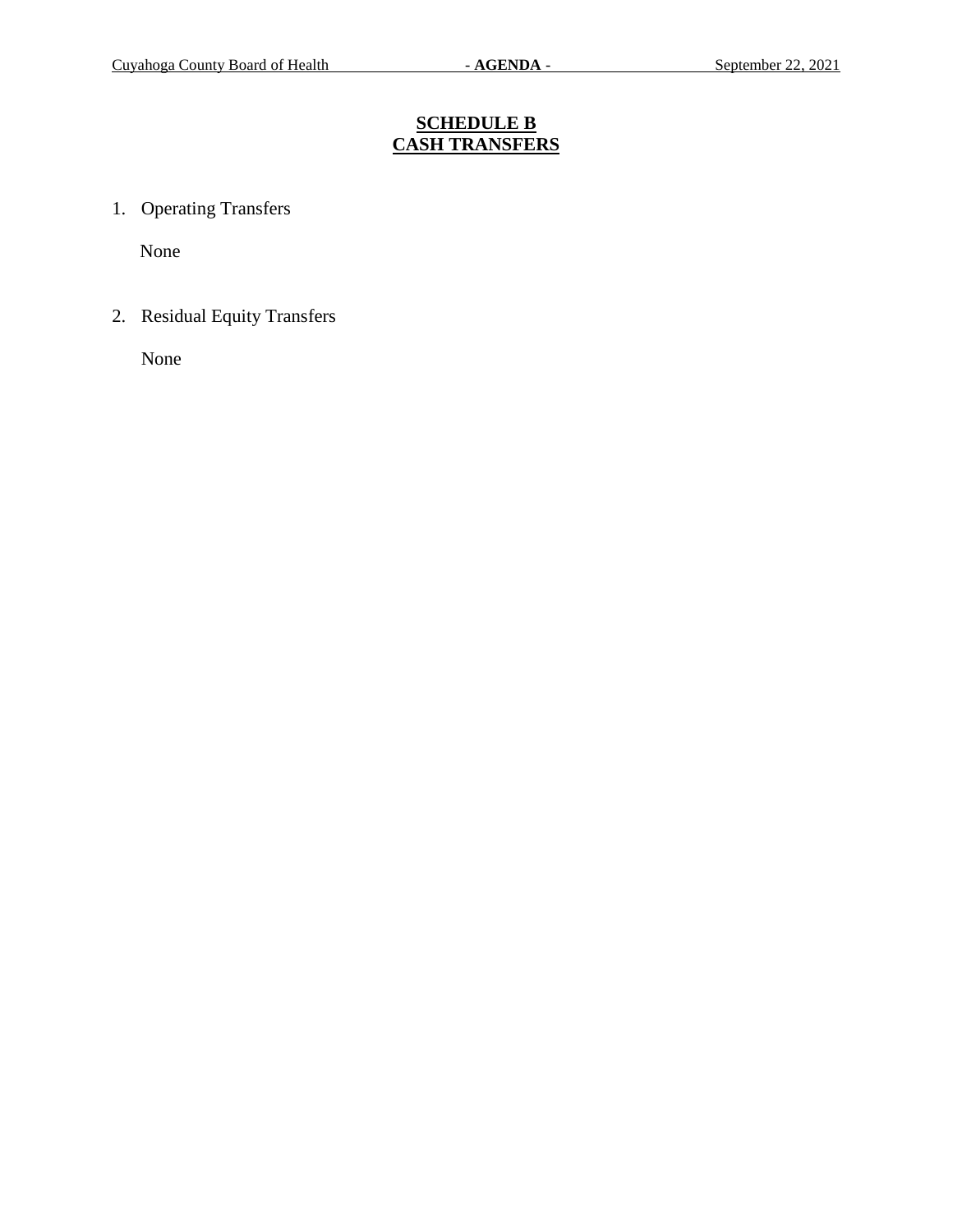### **SCHEDULE C ROUTINE PERSONNEL ACTIONS**

Unless otherwise specifically indicated, said appointments shall be effective as of the beginning of the next pay period following completion and satisfaction of any post offer requirements and signature as determined by the Director of Organizational Development.

Resignation(s):

- A. Amy Wanchisn, Administrative Services Supervisor, effective September 3, 2021.
- B. Jazmine Kirkland, Data Analyst, effective September 3, 2021.
- C. Julie Quintiliano, Medical Secretary, effective September 10, 2021.
- D. Susan Gatt, Human Resources Generalist, effective September 17, 2021.
- E. Kellee Williams, Outreach & Linkage Liaison, effective September 24, 2021.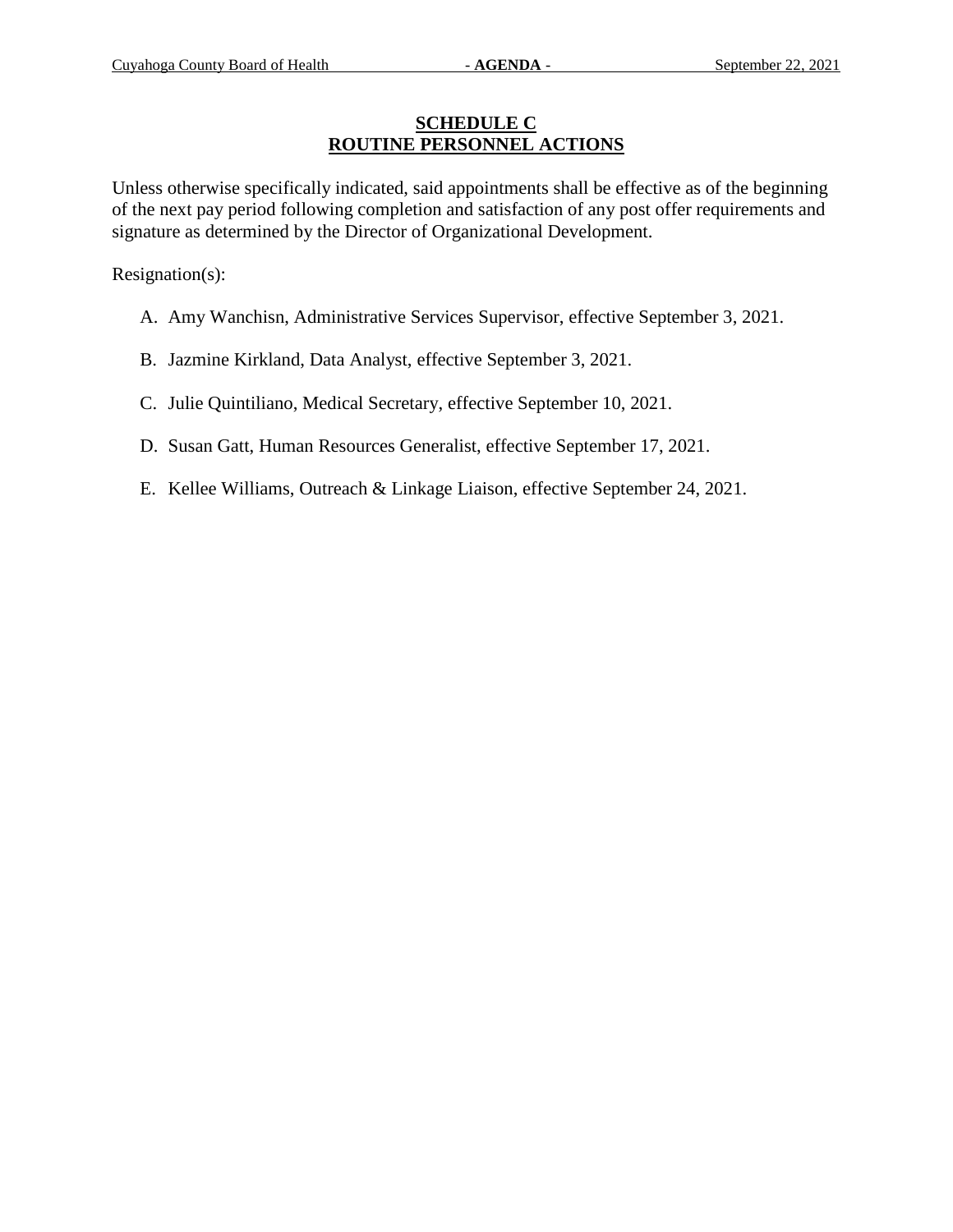## **SCHEDULE D EMPLOYEE TRAINING AND TRAVEL EXPENSES**

#### Administration

None

#### Environmental Public Health

- a. 12 Environmental Public Health Sanitarians to Ohio Environmental Health Association Fall Conference October 12-13, 2021 – Twinsburg.
- b. Tom Fink and Ashley Ruminski to attend the Aquatic Professionals Conference February 7- 10, 2022 – St. Pete Beach, FL.
- c. Nathan McConoughey and staff to Ohio Onsite Wastewater Association Board meetings for 2021 – various locations in Ohio.

### Epidemiology, Surveillance and Informatics

a. Takisha Fuller and Jana Rush to American Public Health Association Annual Meeting and Expo October 23-28, 2021 – Denver, CO.

#### Prevention and Wellness

a. Ryan White, EHE and HIV/STI staff to Transforming Care Conference on LGBTQ and HIV Health Equity October 13-15, 2021 – Columbus.

\*Professional education under ONA contract.